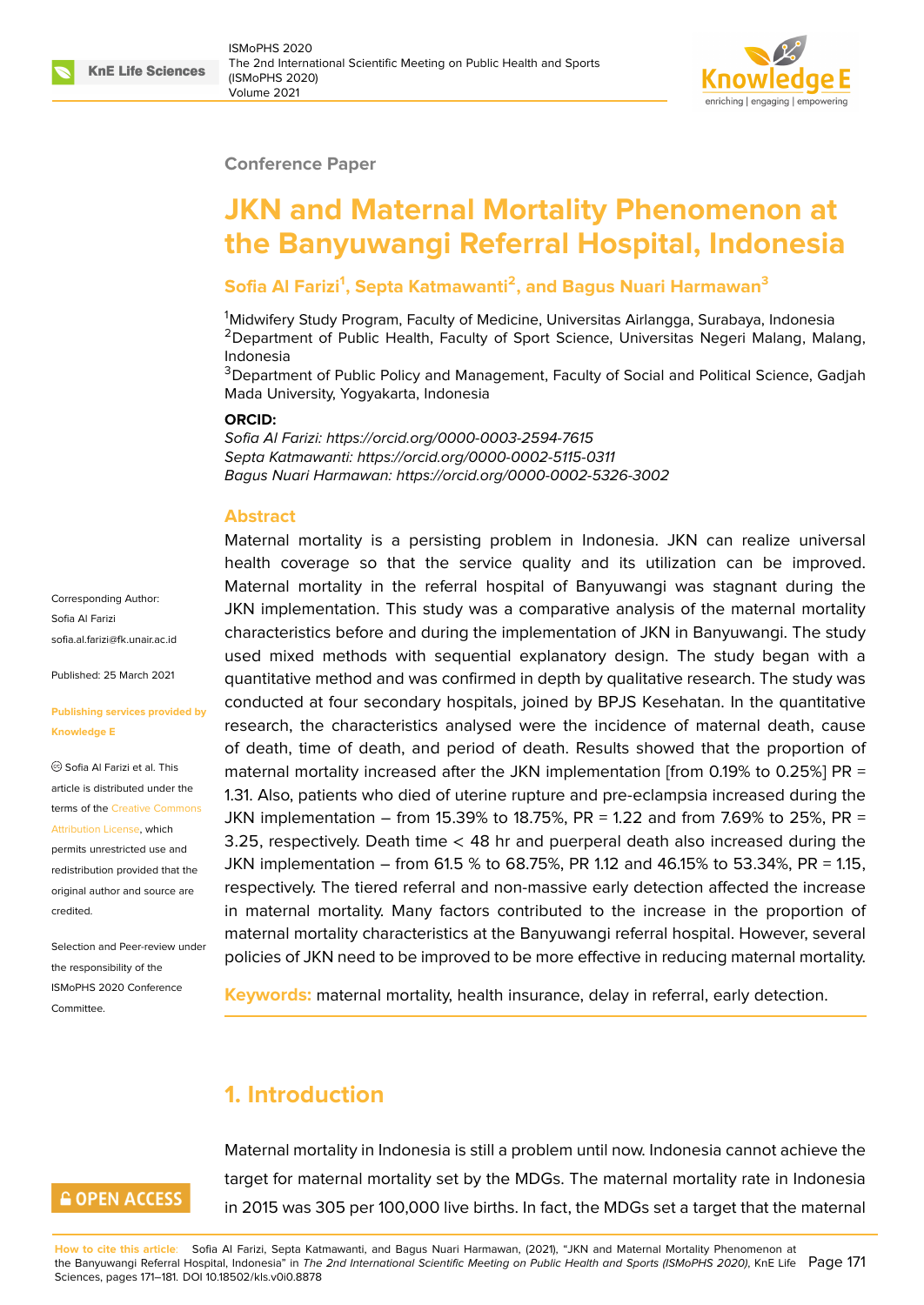mortality rate in 2015 was 102 per 100,000 live births [1]. Meanwhile, the SDGs set a target mortality rate in 2030 of 70 per 100,000 live births [1]. Many factors determine maternal mortality, one of which is the utilization and quality of health services [2]. Empirical evidence suggests that many developing coun[tr](#page-8-0)ies, including Indonesia, have a persistently high burden of maternal mortality with huge reg[io](#page-8-0)nal and wealth disparities in maternal healthcare utilization [3].

The utilization of health services is important to prevent maternal mortality [2]. In Indonesia, the utilization of health services is also a major determinant of maternal mortality [4]. Inequality in getting [he](#page-8-1)alth services causes the utilization of health services to be less than optimal [5]. In addition, the quality of health services is also a deter[min](#page-8-2)ant of maternal mortality [2]. In Indonesia, the quality of health services also contributes to maternal [m](#page-8-3)ortality [6]. Many things that fall into the category of quality of health care can lead to maternal m[ort](#page-8-4)ality, like equipment shortage, drug shortage, inadequate care, and care not followin[g p](#page-8-2)rotocols [6].

As an effort to re[aliz](#page-8-5)e universal health coverage, Indonesia implements national health insurance [ JKN]. JKN program has been implemented since 2014. In its implementation, this program uses a cost and qua[lity](#page-8-5) control system. Supervision of costs and quality of health services is carried out strictly so that Indonesian people get guaranteed quality services [7]. With JKN, the utilization of health services for women should be increased. In addition, the quality of health services that women get is guaranteed. Finally, maternal mortality can decrease with this health insurance.

In fact[,](#page-8-6) maternal mortality is still a problem in Banyuwangi District. The total of maternal mortality during JKN implementation showed stagnation. The total of maternal mortality from 2011 to 2012 tended to below. In 2011 total of maternal mortality showed 17 deaths and in 2012 there were 15 deaths. In 2013, there was an increase in the total maternal deaths to 33 deaths. Indeed, there was a decrease in maternal mortality in 2014. However, in the following year, maternal mortality in Banyuwangi tended to be stagnant. Maternal mortality in 2014 was 22 deaths. Then the following year showed a stagnant total maternal mortality, in 2015 was 23 deaths and in 2016 was 21 deaths [8].

### **2. Material and Method**

The study was conducted at four referral hospitals in Banyuwangi [Blambangan Public Hospital, Genteng Public Hospital, Nahdlatul Ulama' Private Hospital, and Muhammadiyah Private Hospital]. This research was conducted in December 2017-July 2018. This study used mixed methods with sequential explanatory design. In the first step,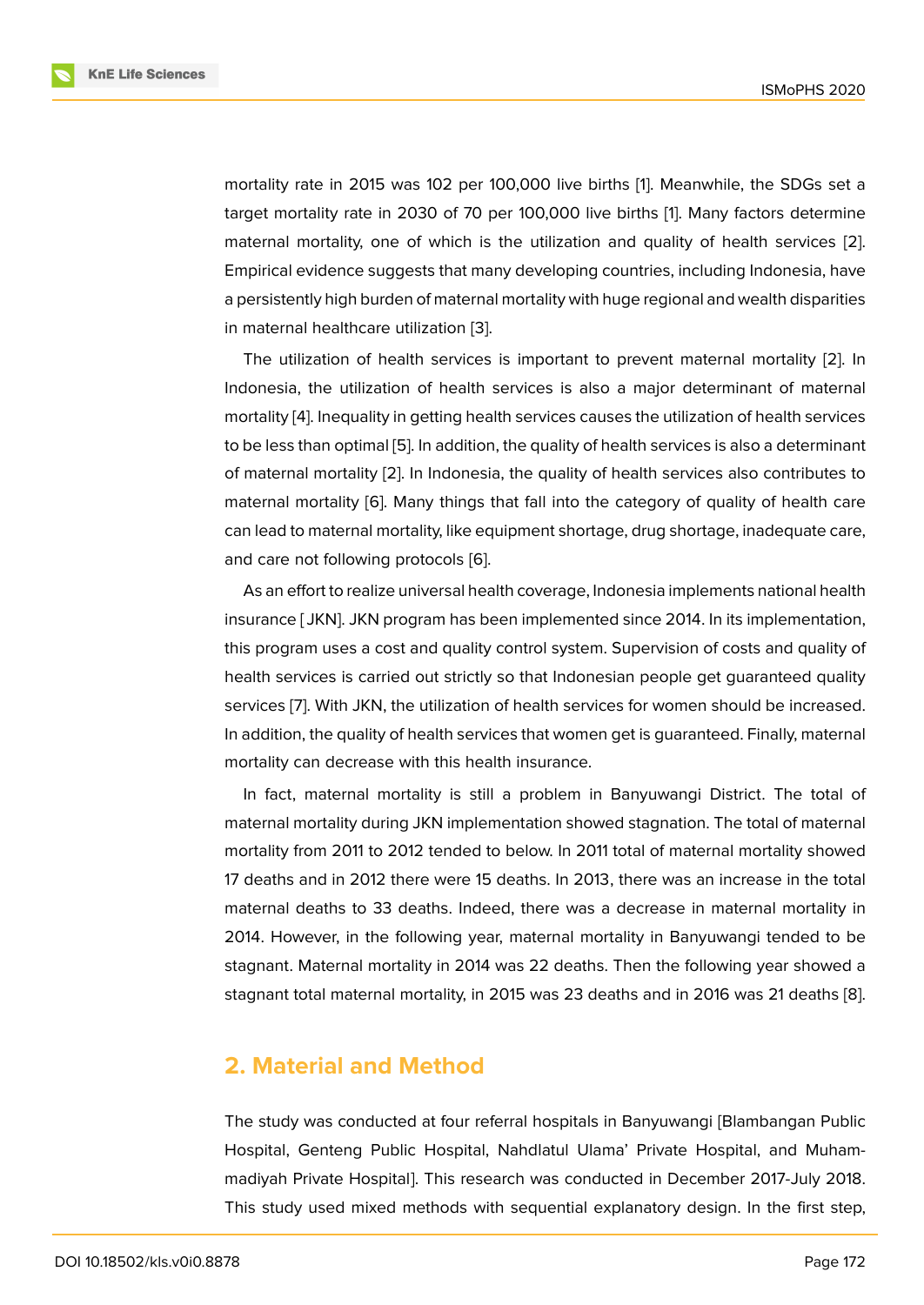**KnE Life Sciences** 



this study used quantitative research with a longitudinal retrospective design. This step was used to analyse differences in the characteristics of maternal mortality before and during JKN. These characteristics included the incidence of maternal death, cause of death, time of death, a period of death. The sample for quantitative research was pregnant women, women in labour, and postpartum women in four referral hospitals on before and during JKN implementation. The sampling technique was total sampling, with a sample size of 6812 [before JKN] and 6512 [during JKN]. Data collection in quantitative research was obtained from the medical record from four referral hospitals. The statistical analysis used bivariate analysis to analyse the significant comparison between maternal mortality characteristics before and during JKN implementation. This analysis used a prevalence ratio measurement.

In the second step, this study used qualitative research with a case studies design. The qualitative measure was used to confirm in-depth findings of quantitative data. Informants in this measurement included regional midwives, obstetricians, Banyuwangi district health offices, traditional birth attendants, and Posyandu cadres.

## **3. Results**

Based on Table 1 show that there is an increase in the proportion of maternal mortality during the implementation of JKN. The proportion of maternal deaths before the implementation of JKN was 0.19% and there was a significant increase to 0.25% during the implementation of JKN  $[PR > 1,1]$ . The increase in the proportion of maternal deaths was not only due to the JKN policy, but there were many contributing factors. It could not be concluded that the existence of JKN caused maternal mortality in the four Banyuwangi referral hospitals to increase. Referring to the three delays theory, it stated that there were several determinants of maternal mortality.

| TABLE 1: Maternal mortality before and during JKN implementation at four referral hospitals of Banyuwangi. |  |
|------------------------------------------------------------------------------------------------------------|--|
|------------------------------------------------------------------------------------------------------------|--|

| <b>Period time</b> | <b>Maternal mortality</b> |                           |                         |        |  |  |  |
|--------------------|---------------------------|---------------------------|-------------------------|--------|--|--|--|
|                    |                           | <b>Maternal mortality</b> | <b>Maternal life</b>    |        |  |  |  |
|                    | n                         | %                         | n                       | %      |  |  |  |
| Before JKN         | 13                        | 0.19%                     | 6706                    | 99.81% |  |  |  |
| After JKN          | 16                        | 0.25%                     | 6451                    | 99.75% |  |  |  |
| PR                 |                           | $1.31$ [PR $> 1.1$ ]      | $0.999 0.9 < P$ R < 1.1 |        |  |  |  |

Source: Author's own work.

The proportion of time to death <48 hours increased during JKN at the four referral hospitals. The proportion of deaths <48 hours before JKN was 61.54% and increased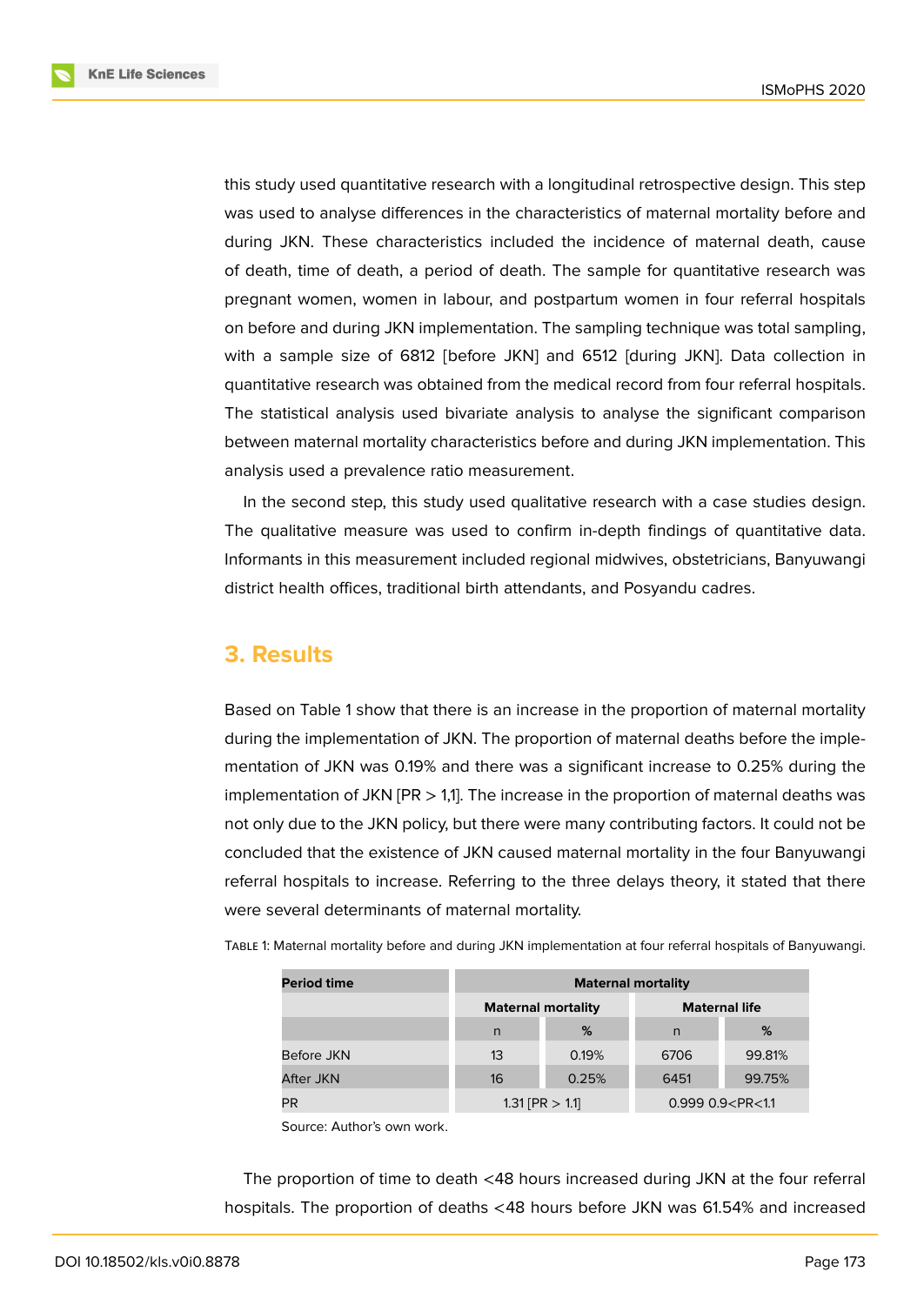**KnE Life Sciences** 



significantly to 68.75% during JKN [PR> 1,1]. In addition, the proportion of maternal mortality in postpartum also increased during JKN. The proportion before JKN implementation was 46.15%, then it increased significantly to 53.34% during JKN [PR> 1.1]. Delays in referral were mostly found in these four referral hospitals during JKN. This was why this characteristic increased during JKN implementation. Many referral cases did not plan to come to the hospital, so women were already in a bad condition. Usually, women who give birth were helped by midwives. However, complications occurred in the delivery process, so a referral was made to the hospital. In addition, the lengthy decision-making process in families and communities caused delays in referrals. The reason for the lengthy decision making was the cost used for the referral process These costs are usually incurred for transportation, accommodation for overnight stays, and meals. Several informants stated this obstacle occurs in people who are members of Health Card [KIS]- Contribution Assistance Recipients [PBI]. Because accommodation costs cannot be covered by BPJS. In fact, people who are included in this health insurance include people who are classified as poor or financially disadvantaged.

In the JKN era, a tiered referral system was strictly implemented. Several informants stated that this tiered referral system made the referral process difficult because the tiered referral system took longer. The lengthy bureaucracy leads to a lengthy referral process. Moreover, if the distance between primary and secondary facilities was far, it would take more time. This condition was felt by the public health centre in one area in Banyuwangi, namely Pesanggaran. Geographically, Pesanggaran has far access to secondary health facilities. Moreover, there were remote areas in Pesanggaran that have geographic conditions that were difficult to access. This condition can be anticipated with massive early detection. So, planned referrals can be made. Early detection should be carried out in primary health facilities to detect complications from the start. When early detection was carried out early, a planned referral could be made to women who have complications. In Banyuwangi, the implementation of early detection in mothers with high risk has not been maximal. Less massive early detection was one of the causes of referral delay.

Direct causes were the most dominant cause of maternal mortality in the Banyuwangi Regency. During the implementation of JKN, direct causes dominated maternal mortality in four referral hospitals in Banyuwangi Regency. There were no deaths caused by indirect causes during JKN. Haemorrhage Postpartum [HPP], uterine rupture, preeclampsia, and eclampsia were the dominant causes of death during the implementation of JKN. However, the proportion of deaths caused by HPP decreased significantly during the implementation of JKN. The proportion of HPP before JKN was 30.77% and decreased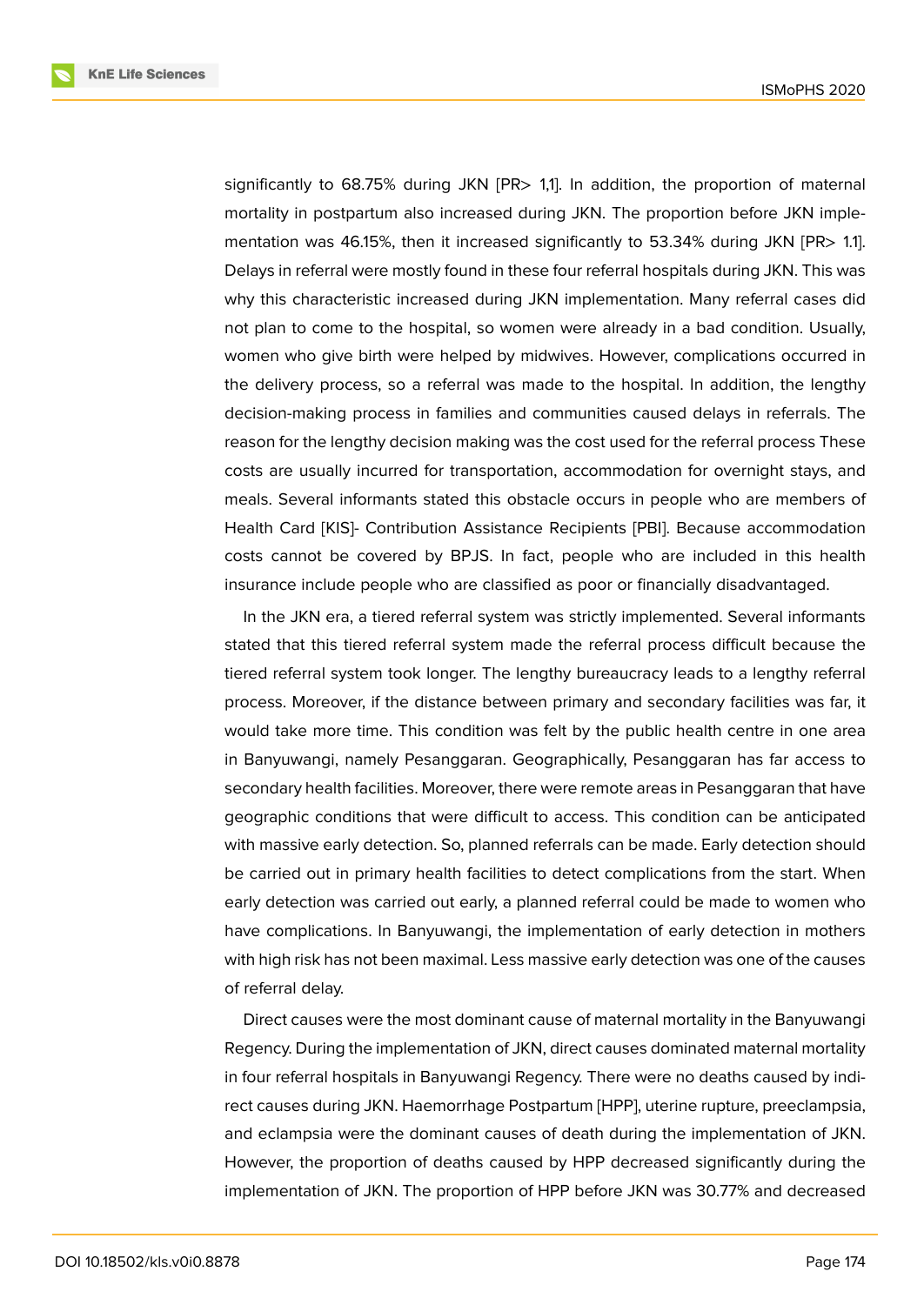**KnE Life Sciences** 



significantly to 25% [PR <0.9]. Meanwhile, deaths caused by uterine rupture increased significantly during the implementation of JKN. Before JKN, the proportion of deaths due to uterine rupture was 15.39% and increased significantly to 18.75% during the implementation of JKN [PR>1,1].Besides, there was a significant increase in the proportion of deaths caused by eclampsia during JKN. Before the JKN, the proportion of deaths caused by eclampsia was 23.08%. After that, there was an increase to 25% during JKN. After the proportion comparison analysis was carried out, the increase in the proportion of deaths caused by eclampsia did not increase significantly [0,9<PR<1,1]. Whereas deaths due to preeclampsia increased significantly during the implementation of JKN. The proportion of deaths caused by preeclampsia before JKN was 7.69%, then there was a significant increase during JKN to 25% [PR> 1.1].

Confirmation of informants explained that less massive early detection increased the risk of obstetric complications. Of course, this has contributed to increasing the proportion of maternal mortality during JKN. Obstetric complications could be prevented through high-risk detection in antenatal care. For example, preeclampsia, this obstetric complication could be detected early in antenatal care. Many women had high-risk pregnancies in Banyuwangi. Many women get pregnant at risky ages, too young or too old. This occurred because women did not have the authority to make decisions about pregnancy plans. Decisions regarding pregnancy plans were mostly done by the husband.

Informants also explained that the increase in mortality due to uterine rupture was caused by midwives forcing to give vaginal delivery to women with a history of caesarean delivery. They also explained that the reason the midwife insisted on providing this service was the reimbursement system that was not following the real cost. Midwives would not get reimbursement for the services that they provided before referring to the hospital. In addition, this condition also occurred because mothers and their families forced them to continue giving birth to the midwife. Although, midwives have made planned referrals. This condition occurred because they trusted midwives to provide delivery services more than doctors.

## **4. Discussion**

During the implementation of JKN, the proportion of maternal mortality in the four referral hospitals in the Banyuwangi District had increased significantly. The increase in maternal mortality during the implementation of JKN also occurred at other hospitals in Indonesia. In Surabaya, maternal mortality in the hospital has increased during the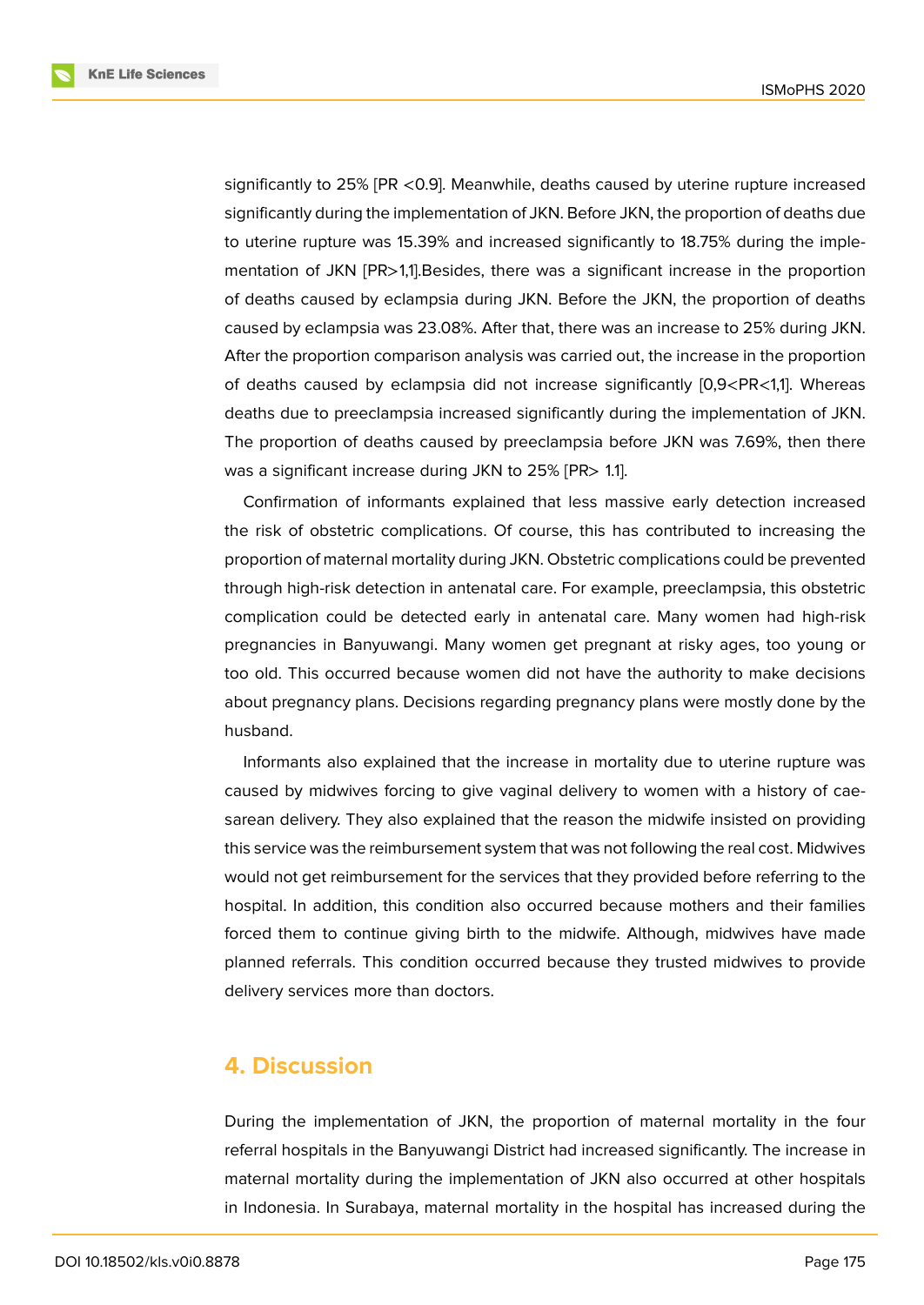| <b>Characteristics</b> |                           | <b>Before JKN</b> |       | <b>After JKN</b> |              | <b>PR</b>               |
|------------------------|---------------------------|-------------------|-------|------------------|--------------|-------------------------|
|                        |                           | $\mathbf n$       | %     | $\mathbf n$      | %            |                         |
| Causes of death        | Preeclampsia              | 1                 | 7.69  | $\overline{4}$   | 25           | $3.25$ [PR $> 1.1$ ]    |
|                        | Eclampsia                 | 3                 | 23.08 | $\overline{4}$   | 25           | 1.08 $[0.9 < PR < 1.1]$ |
|                        | Haemorrhage<br>Postpartum | 4                 | 30.77 | $\overline{4}$   | 25           | $0.81$ [PR $< 0.9$ ]    |
|                        | <b>Rupture Uterine</b>    | 2                 | 15.39 | 3                | 18.75        | 1.22 [PR $> 1.1$ ]      |
|                        | Antepartum Bleeding       | $\mathbf{1}$      | 7.69  | $\Omega$         | $\mathbf{O}$ | 0 [PR < 0.9]            |
|                        | <b>Puerperal Sepsis</b>   | 1                 | 7.69  | 1                | 6.25         | $0.81$ [PR $< 0.9$ ]    |
|                        | <b>Indirect Causes</b>    | $\mathbf{1}$      | 7.69  | $\mathbf 0$      | $\mathbf{O}$ | 0 [PR < 0.9]            |
| Time of death          | $<$ 48 hr                 | 8                 | 61.54 | 11               | 68.75        | 1.12 [PR $> 1.1$ ]      |
|                        | >48 hr                    | 5                 | 38.46 | 5                | 31.25        | $0.81$ [PR $< 0.9$ ]    |
| Period of death        | Pregnancy                 | 5                 | 38.46 | 6                | 33.33        | $0.87$ [PR< $0.9$ ]     |
|                        | Childbirth                | 2                 | 15.39 | $\overline{2}$   | 13.33        | $0,87$ [PR $< 0.9$ ]    |
|                        | Puerperium                | 6                 | 46.15 | 8                | 53.34        | $1.15$ [PR $> 1.1$ ]    |

TABLE 2: Maternal mortality characteristics before and during JKN implementation at four referral hospitals of Banyuwangi.

Source: Author's own work.

implementation of JKN. In 2013 amounted to 85.7% and increased to 94%[9]. The same thing happened to the government hospital in Sidoarjo. Maternal mortality has also increased from 2013 to 2014 [10]. Maternal mortality at the Tugurejo government hospital in Semarang has also increased during JKN. From 2012, maternal mortal[ity](#page-9-0) continued to increase until 2015 [11]. Informants explained that JKN was not the only factor that causes an increase in the [prop](#page-9-1)ortion of deaths in these four hospitals. According to the three delays theory, factors that cause maternal mortality include socioeconomic and cultural conditions, [a](#page-9-2)ccess to health services, and quality of services [2]. However, there were several obstacles to the implementation of JKN in Banyuwangi, which had become factors that trigger maternal mortality.

The less massive early detection was one of the obstacles that contribut[ed](#page-8-2) to increasing maternal mortality in these four hospitals. Less massive early detection caused delays in referrals because women did not plan referrals from the beginning. One of the studies explained that women referred to in an emergency will increase the risk of death [12].Indeed, 90% of maternal mortality in Indonesia were preventable deaths [13]. Early detection has a role in preventing complications and maternal mortality. Thus, the quality of this service must be improved and planned referrals can be made immediately [14]. A[n an](#page-9-3)alysis of secondary data in the East Java Maternal Perinatal Audit conduc[ted](#page-9-4) in 2012 explained that 40.91% of mothers who died did not get high-risk pregnancies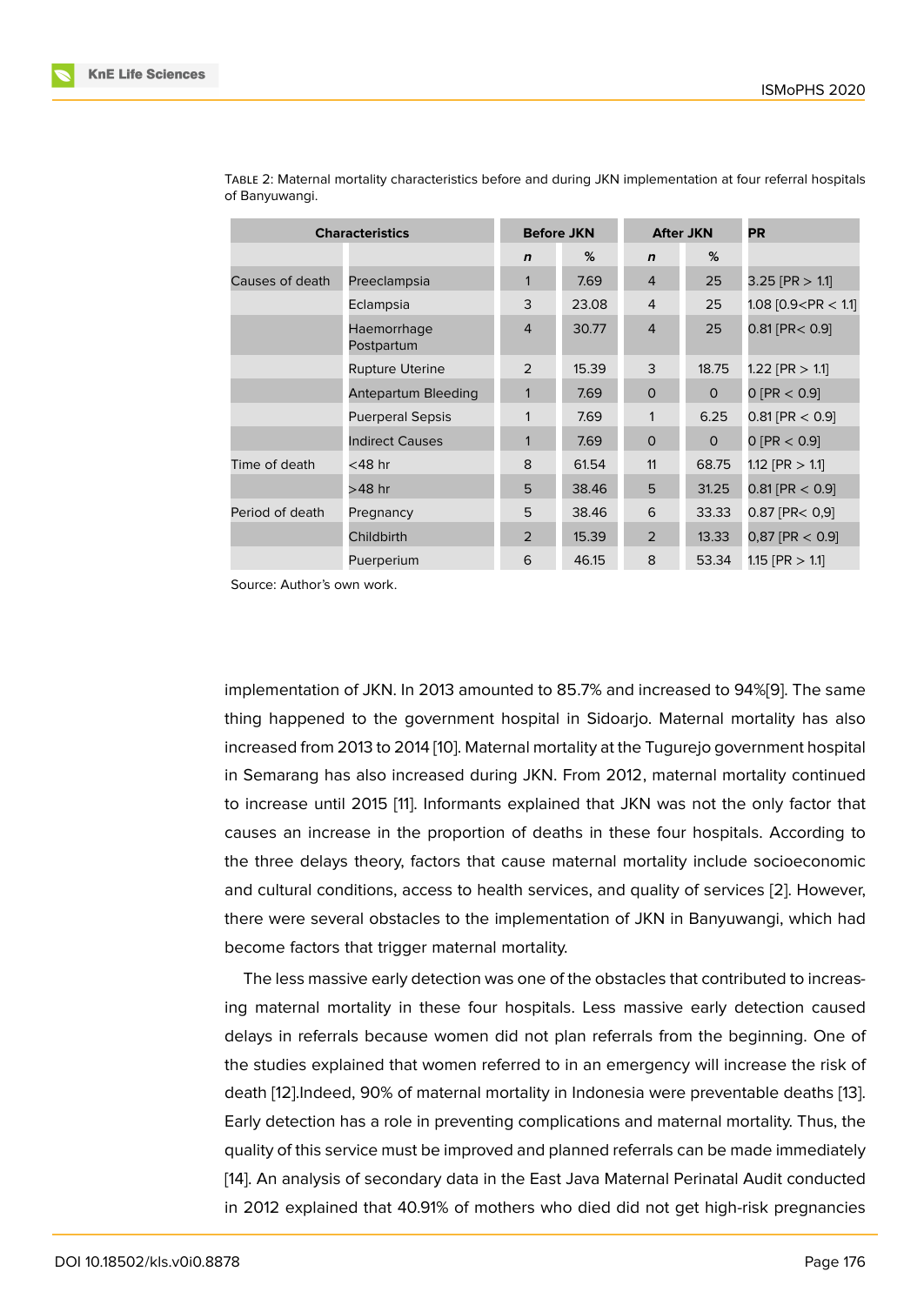early detection massively [15]. It was necessary to detect high-risk pregnancies and ensured that they received adequate treatment [15].

From the point of view of service users, deciding to utilize health services was also an obstacle to the referral pro[ces](#page-9-6)s during JKN. According to one of the studies, explained that delays in decision making could increase th[e r](#page-9-6)isk of maternal mortality [16]. Taking too long a decision was a delay in the first referral. Most of the cases of maternal mortality occurred due to the first delay [decision-making process,12]. Decision making that was too long would be at greater risk if women were in an emergenc[y c](#page-9-7)ondition [17]. The results of this study explain that the cost constraint for the referral process needed to be an important consideration in the decision-making process. This obstacle was usually felt by families that were classified as poor. This was in line with a study i[n](#page-9-8) Ghana. Although women in this country get health insurance, they had a problem with the cost of transportation to utilize health services [18]. Other studies also explained that accommodation costs can become an obstacle to decision making. Taking too long decisions will cause delays and maternal death [19].

These constraints caused delays in referrals, delays [in r](#page-9-9)eferrals often occurred during the implementation of JKN. Moreover, a tiered referral system was strictly implemented during JKN implementation. There was one area [in](#page-9-10) Banyuwangi that was experiencing difficulties in accessing health services. This was a factor in the increasing proportion of time to death <48 hours and the period of postpartum death. In fact, a good referral system could provide optimal service to women. However, to get optimal service it was necessary to make referrals on time [20]. Indeed, delay in reaching health facilities can increase the risk of death by 40.4% [21]. The constraints that usually caused this delay was prolonged travel time [22]. Research in East Java stated that the geographical situation was one of the problems [rel](#page-9-11)ated to maternal mortality. This problem can become an obstacle to accessing a[deq](#page-9-12)uate health services and will sometimes result in late referrals [15].

During the implementation of JKN, referral services were carried out in emergency conditions. In fact, the World Health Organization [WHO] has made a standard that referrals must [be](#page-9-6) made for every woman and newborn with a condition that cannot be treated [20]. The delay in getting adequate action was caused by late emergency referrals [15]. The three delays theory stated that most maternal deaths were caused by delays in getting measures [2]. In Serang, 53.4% of maternal deaths were caused by delays i[n re](#page-9-11)ferral [23]. A study in Cilacap stated that delay in referral was a factor in matern[al](#page-9-6) mortality. Delay in a referral when complications occurred, would provide a 50.8 times greater risk of matern[al](#page-8-2) death [12]. Another study also stated that women who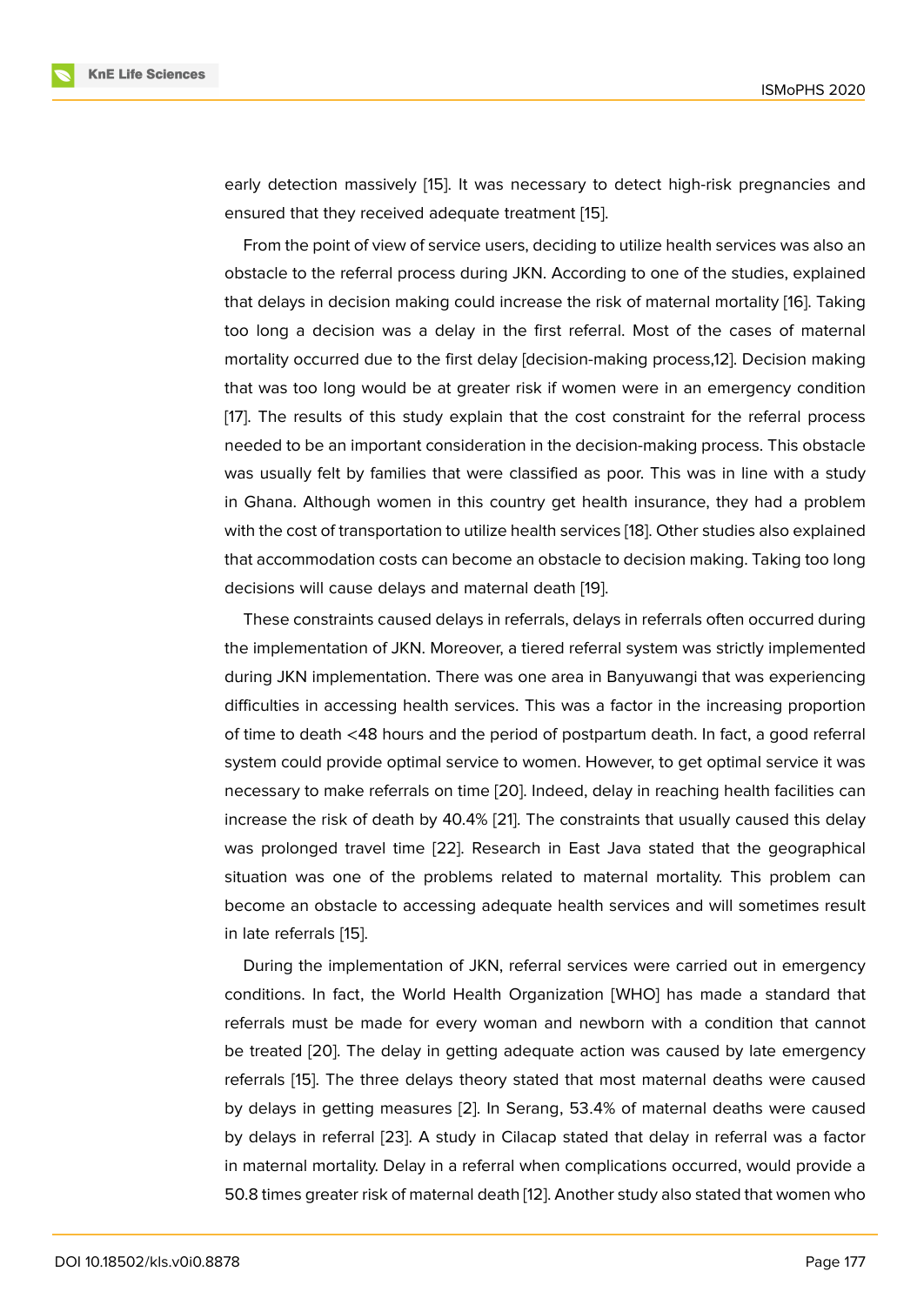experience delayed referral have a 3 times greater risk of experiencing complications and death [24].

There were two categories of causes of maternal mortality, namely direct and indirect causes. Maternal mortality caused by complications of pregnancy, childbirth, and childbirth [was](#page-10-0) included in the category of direct causes. Meanwhile, deaths caused by illnesses suffered by the previous mother or not caused by obstetric disorders fell into the category of indirect causes [25]. Direct causes were the most dominant cause of maternal mortality in the Banyuwangi. Preeclampsia and uterine rupture were causes of death which increased significantly during the implementation of JKN. Early detection of high-risk pregnancies was no[t m](#page-10-1)assively into the cause of this increase. High-risk detection was very important as an effort to prevent preeclampsia. Early detection can be done by collecting detailed medical history, biophysical and biochemical parameters [26].

Midwives forcing to give vaginal delivery to women with a history of cesarean delivery was a factor in increasing the proportion of deaths caused by uterine rupture. The [guid](#page-10-2)eline made by the American College of Obstetricians and Gynecologists explained that vaginal birth after caesarean delivery [VBAC] was indeed allowed, but this action must reflect several requirements. This guideline also stated that trial of labor after cesarean delivery [TOLAC] should be evaluated by an obstetrician or other obstetric care providers. Moreover, TOLAC has a greater risk of uterine rupture compared to elective repeat caesarean delivery [ERCD,27]. 0.71% of women who gave birth using the TOLAC method had a uterine rupture. Meanwhile, only 0.02% of women who gave birth with ERCD had a uterine rupture [28]. In fact, the guidelines established by the ministry of health stated that pregnant women with a history of CS should be referred to a secondary health facility [29].

The discrepancy between the real co[st of](#page-10-3) the reimbursements to be one indication of this service was made by midwives. Problems in service cost reimbursement will indeed indicate adverse selection an[d m](#page-10-4)oral hazard [30]. From the supply side of health care, payment effect the response of health workers in providing services. Incentive systems using capitation will influence provider behaviour. There will be indications of fraud in providing services, such as fraud in the decisi[on](#page-10-5) to make a referral [31].

## **5. Conclusion**

The tiered referral and non-massive early detection affected the increase in maternal mortality. Many factors contributed to the increase in the proportion of maternal mortality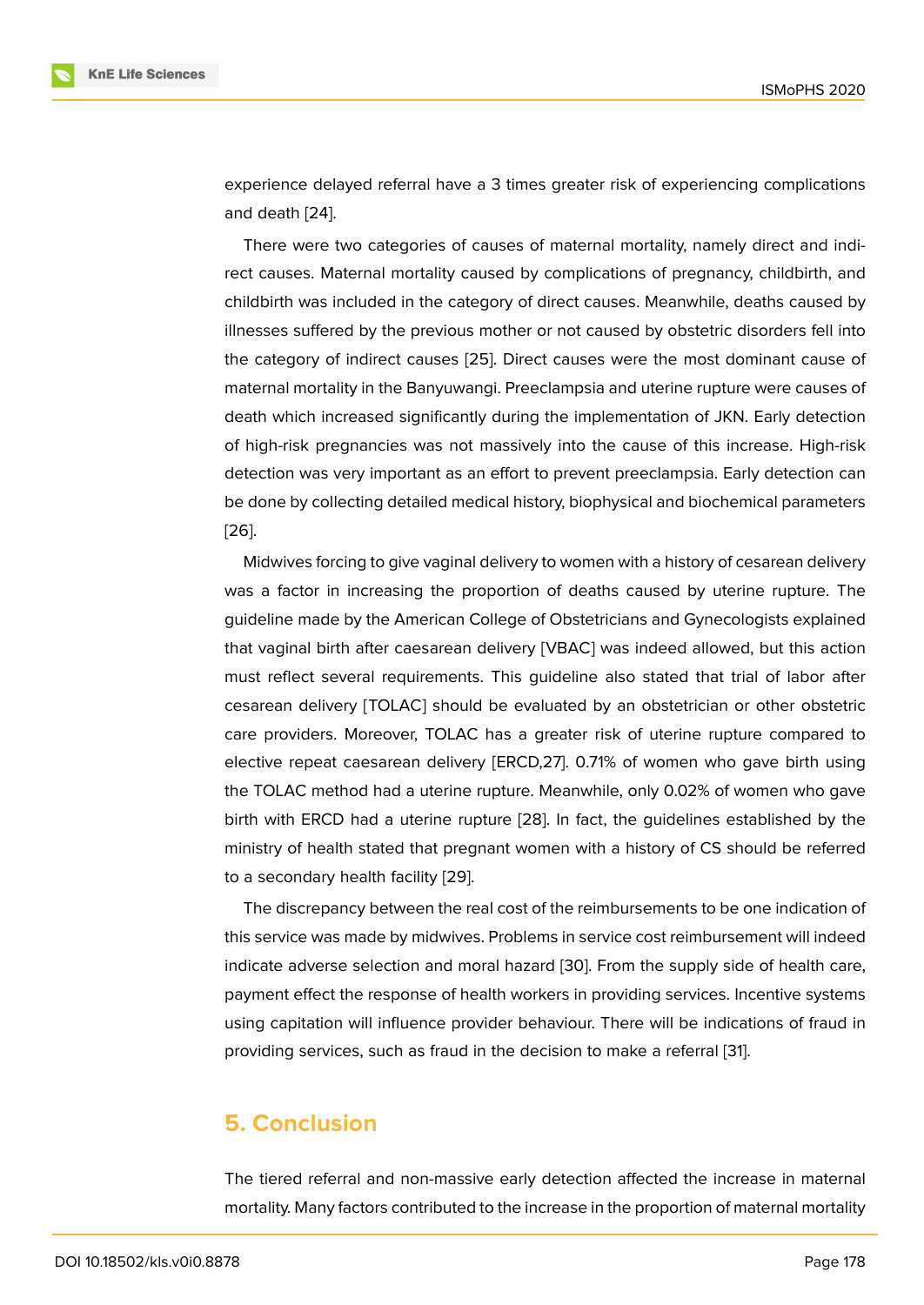

characteristics at the Banyuwangi referral hospital. However, several policies during JKN need to be improved to be more effective in reducing maternal mortality.

## **Acknowledgement**

None

## **Conflict of Interest**

The authors declare that there is no conflict of interest.

## **References**

- <span id="page-8-0"></span>[1] Central Bureau of Statistics. (2015). *Indonesian Population Profile of 2015 Suspas Results*. Jakarta: CBS.
- <span id="page-8-2"></span>[2] Thaddeus, S. and Maine, D. (1994). Too to Walk: Maternal Mortality. *Social Science & Medicine*, vol. 38, issue 8, pp. 1091–110.
- <span id="page-8-1"></span>[3] Mumtaz, S., Bahk, J. and Khang, Y. H. (2019). Current Status and Determinants of Maternal Healthcare Utilization in Afghanistan: Analysis from Afghanistan Demographic and Health Survey 2015. *PLoS One*, vol. 14, issue 6, pp. 1–14.
- <span id="page-8-3"></span>[4] Id, L. C., *et al*. (2019). Understanding the Determinants of Maternal Mortality: an Observational Study using the Indonesian Population Census. *PLoS One*., vol. 14, issue 6, pp. 1–18.
- <span id="page-8-4"></span>[5] Nababan, H. H., *et al*. (2018). Trends and Inequities in use of Maternal Health Care Services in Indonesia, 1986 – 2012. *International Journal of Women's Health*, vol. 10, pp. 11–24.
- <span id="page-8-5"></span>[6] Supratikto, G., *et al*. (2002). A District-Based Audit of the Causes and Circumstances of Maternal Deaths in South Kalimantan, Indonesia. *Bulletin of the World Health Organization.*, vol. 80. pp. 228-235.
- <span id="page-8-6"></span>[7] Ministry of Health of the Republic of Indonesia. (2013). *Bahan Paparan Jaminan Kesehatan Nasional [JKN] dalam Sistem Jaminan Kesehatan Sosial Nasional*, Jakarta: Ministry of Health of the Republic of Indonesia.
- [8] Banyuwangi District Health Office. (2017). *Health Profile of Banyuwangi Regency*. Banyuwangi: Banyuwangi District Health Office.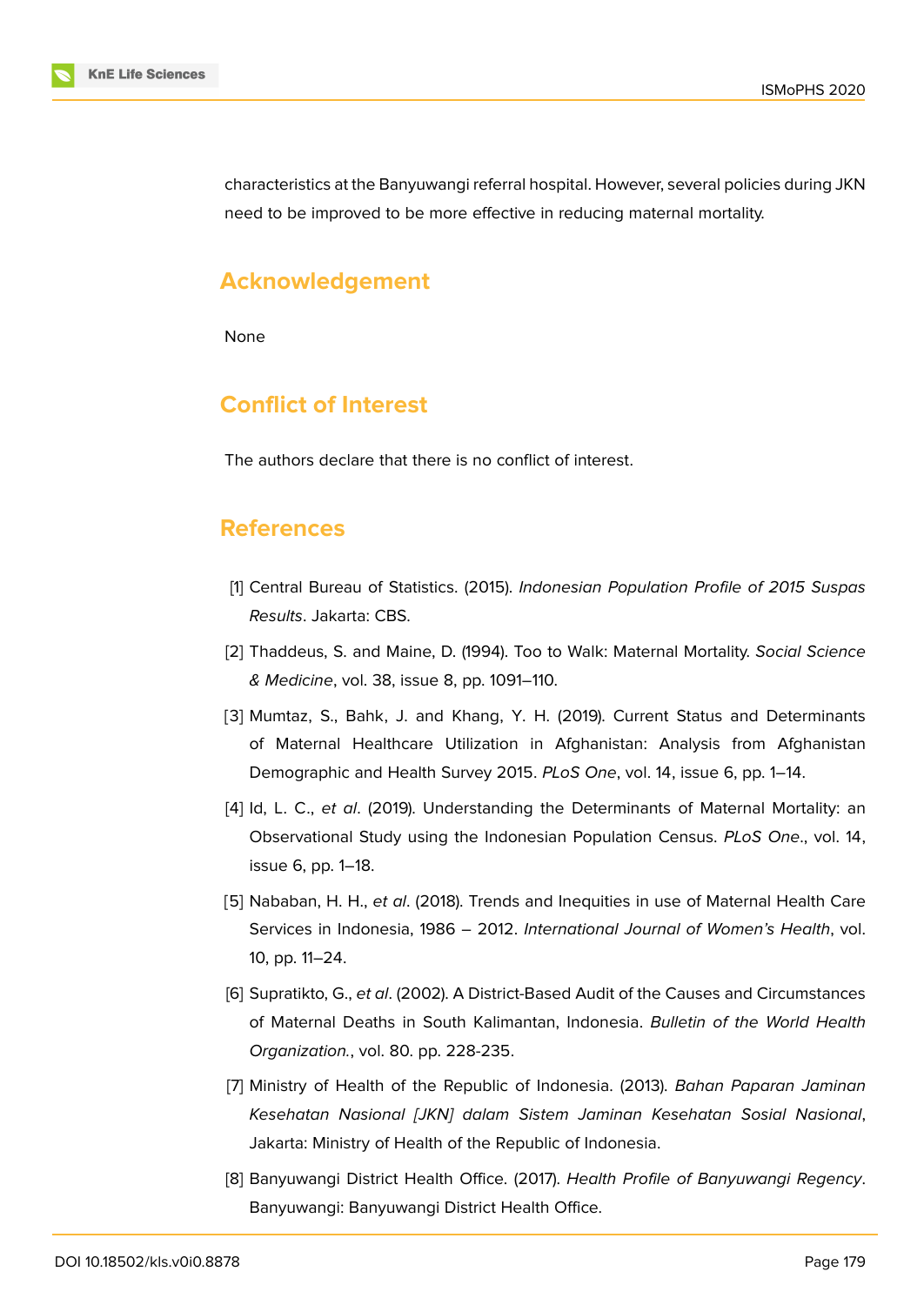

- <span id="page-9-0"></span>[9] Yonara, S. and Wulandari, R. D. (2015). Assessment of Health Centers and Hospitals about the Effectiveness of Maternal Referral System in Surabaya District. *Jurnal Administrasi Kesehatan Indonesia*, vol. 3, issue 2, pp. 151–60.
- <span id="page-9-1"></span>[10] Handriani, I. and Melaniani, S. (2015). The Effect of Referral Process and Complications to Maternal Mortality. *Jurnal Berkala Epidemiologi*, vol. 3, issue 3, pp. 400–11.
- <span id="page-9-2"></span>[11] Taufiqy, M. (2016). *Pelayanan Obstetri Emergensi dan Kejadian Kematian Maternal di RSUD Tugurejo.* Semarang: Universitas Muhammadiyah Semarang.
- <span id="page-9-3"></span>[12] Fibriana, A. I. (2010). *Faktor-Faktor Risiko yang Mempengaruhi Kematian Maternal [Studi Kasus di Kabupaten Cilacap]*. Semarang: Universitas Diponegoro.
- <span id="page-9-4"></span>[13] Baharuddin, M., *et al*. (2019). Maternal Death Reviews: A Retrospective Case Series of 90 Hospital-Based Maternal Deaths in 11 hospitals in Indonesia. *International Journal of Gynecology & Obstetrics*, issue 144, pp. 59–64.
- <span id="page-9-5"></span>[14] Rochjati, P. (2008). *Pengiriman Rujukan Aman*. Surabaya: Fakultas Kedokteran Universitas Airlangga.
- <span id="page-9-6"></span>[15] Prasetyo, B., *et al*. (2018). Maternal Mortality Audit Based on District Maternal Health Performance in East Java Province, Indonesia. *Bali Medical Journal*, vol. 7, issue 1, p. 61.
- <span id="page-9-7"></span>[16] Aeni, N. (2013). Faktor Risiko Kematian Ibu Risk Factors of Maternal Mortality. *Jurnal Kesehatan Masyarakat Nasional*, vol. 7, issue 10, pp. 453–9.
- <span id="page-9-8"></span>[17] Irasanty, G. D., Hakimi, M. and Hasanbasri, M. (2008). Avoiding Delays in Maternal Referrals in Majene Regency. *Jurnal Manajemen Pelayanan Kesehatan*, vol. 11, issue 3, pp. 122–9.
- <span id="page-9-9"></span>[18] Ameyaw, E. K., Kofinti, R. E. and Appiah, F. (2017). National Health Insurance Subscription and Maternal Healthcare Utilisation across Mothers' Wealth Status in Ghana. *Health Economic Review*, vol. 7, issue 1. pp. 1-15.
- <span id="page-9-10"></span>[19] Restiyani, Puji. (2013). *Aksesibilitas Masyarakat Miskin dalam Memperoleh Pelayanan Kesehatan [Studi Kasus di Kawasan Kampung Tambak Mulyo Kelurahan Tanjung Mas Semarang]*. Semarang: Universitas Diponegoro.
- <span id="page-9-11"></span>[20] Harahap, N. C., Handayani, P. W. and Hidayanto, A. N. (2019). Barriers and Technologies of Maternal and Neonatal Referral System in Developing Countries: A Narrative Review. *Informatics in Medicine Unlocked*, issue 15, p. 100184.
- <span id="page-9-12"></span>[21] Chavane, L. A., *et al*. (2018). Maternal Death and Delays in Accessing Emergency Obstetric Care in Mozambique. *BMC Pregnancy Childbirth*, vol. 18, issue 1, pp. 1–8.